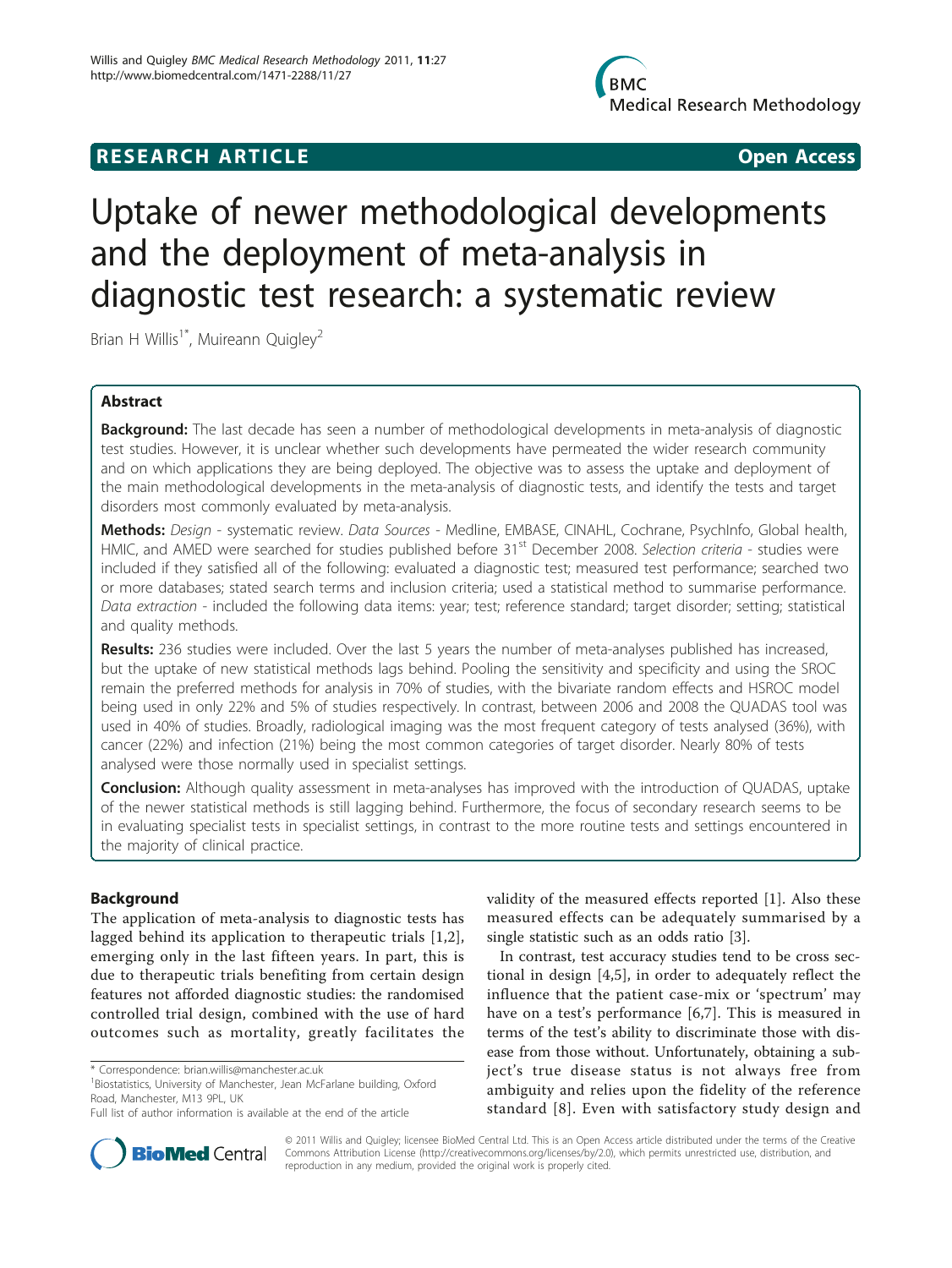ascertainment of disease status, measuring performance is hampered by there not being a single adequate statistic [\[9](#page-6-0)] which both describes its accuracy and has clinical utility in practice.

Hence two statistics, the sensitivity and specificity, are normally used when summarising a test's performance, and via Bayes' theorem [\[10](#page-6-0)] these have the added benefit of being useful to practitioners. The complication is that they are not independent: both vary with the threshold for a positive test result [[11](#page-6-0)]. While this has long been recognised, and may be graphically depicted by a receiver operator characteristic (ROC) curve [[12](#page-6-0),[13](#page-6-0)], it is only recently that the association has been incorporated within meta-analysis.

Prior to this, the main method for combining studies was to pool performance characteristics separately using the same fixed [[14](#page-6-0)] and random effects [\[15\]](#page-6-0) models developed in therapeutics. Early attempts at including the association between the sensitivity and specificity involved making the assumption that the only source of variation between studies (heterogeneity) was due to changes in the test threshold. This is the basis of the summary receiver operating characteristic (SROC) curve [[16,17\]](#page-6-0).

The potential to include other sources of heterogeneity in models has existed for some time. Yet, it is only in the last decade that two other approaches, the bivariate random effects model (BRM) [[18,19](#page-6-0)] and hierarchical SROC (HSROC) model [[20\]](#page-7-0), have emerged that place between-study variation of the sensitivity and specificity on a firm statistical basis.

Developments in statistical methodology have been mirrored by advances in methods for assessing the quality of studies for systematic reviews. This led to the publication of the Quality Assessment of Diagnostic Accuracy Studies (QUADAS) tool in 2004 [[21\]](#page-7-0). The Standards for the Reporting of Diagnostic accuracy studies (STARD) initiative [[5\]](#page-6-0) gave a reporting framework for investigators that undoubtedly improved the quality of primary studies. Nonetheless, quality assessment had lacked a standardised approach with a number of general and ad hoc tools being suggested over the last twenty years [[22](#page-7-0)-[26](#page-7-0)]. As a 14 point questionnaire the QUADAS tool [\[21](#page-7-0)] provides investigators with a means of assessing the major domains that affect a diagnostic study's validity. If applied consistently, this may facilitate inter-study comparisons.

Thus, over the last decade, we have seen significant progress in the methodology used in the meta-analysis of diagnostic tests. Unfortunately, some of this progress has been at the cost of increased complexity that may inhibit its implementation. It is of interest to establish whether such developments have permeated the wider research community. The objective of this systematic review was to assess the uptake and deployment of the main methodological developments in the meta-analysis of diagnostic tests, and to identify the diagnostic tests and target disorders most commonly evaluated by metaanalysis.

# Methods

# Search Strategy

A search strategy was developed aimed at retrieving articles in secondary research. The following databases were searched using an OVID interface: Medline, EMBASE, CINAHL, PsychInfo, Global Health, Cochrane, HMIC and AMED. The initial search strategy was conducted in October 2008 and again in September 2009 to identify studies published before the  $31<sup>st</sup>$  December 2008. The search strategies for each of the databases are in Additional file [1](#page-6-0). All searches and the removal of duplicate citations were carried out by one of the reviewers.

# Inclusion Criteria

For the purpose of the review, a meta-analysis was considered to be a special type of systematic review in which the accepted methods used to construct a systematic review were followed and the results were aggregated by statistical methods. A number of other terms were also defined to remove ambiguity in the inclusion criteria and to aid reproducibility; the full details of these may be found in Additional file [2](#page-6-0). They were developed as an algorithm with the first criterion being applied to the titles and abstracts of all the citations. Full text articles were then retrieved on those which either satisfied the first criterion, or when there was insufficient information to make a decision.

Studies were included if they satisfied all of the following criteria: the citation was an original study of a diagnostic or screening test; one of the objectives was to estimate an accepted performance measure of the test; two or more of the major electronic databases were searched; three or more search terms were explicitly stated in the methods; at least one statistical method was used to combine the studies and summarise the performance of the test.

# Data Extraction and appraisal

Data were abstracted on the following: year; test; reference standard; target disorder; patient setting; statistical methods and correlation; presence of heterogeneity; and quality assessment tool. Four statistical methods were specifically searched for as part of the appraisal: pooling of performance characteristics using a fixed effects [\[14](#page-6-0)] or random effects [[15\]](#page-6-0) model; SROC method as described by Moses and colleagues [[16](#page-6-0),[17](#page-6-0)]; bivariate random effects model (BRM) [[18,19\]](#page-6-0); the HSROC curve as proposed by Rutter and Gatsonis [\[20](#page-7-0)]. Similarly, use of the QUADAS tool [\[21\]](#page-7-0) was specifically noted.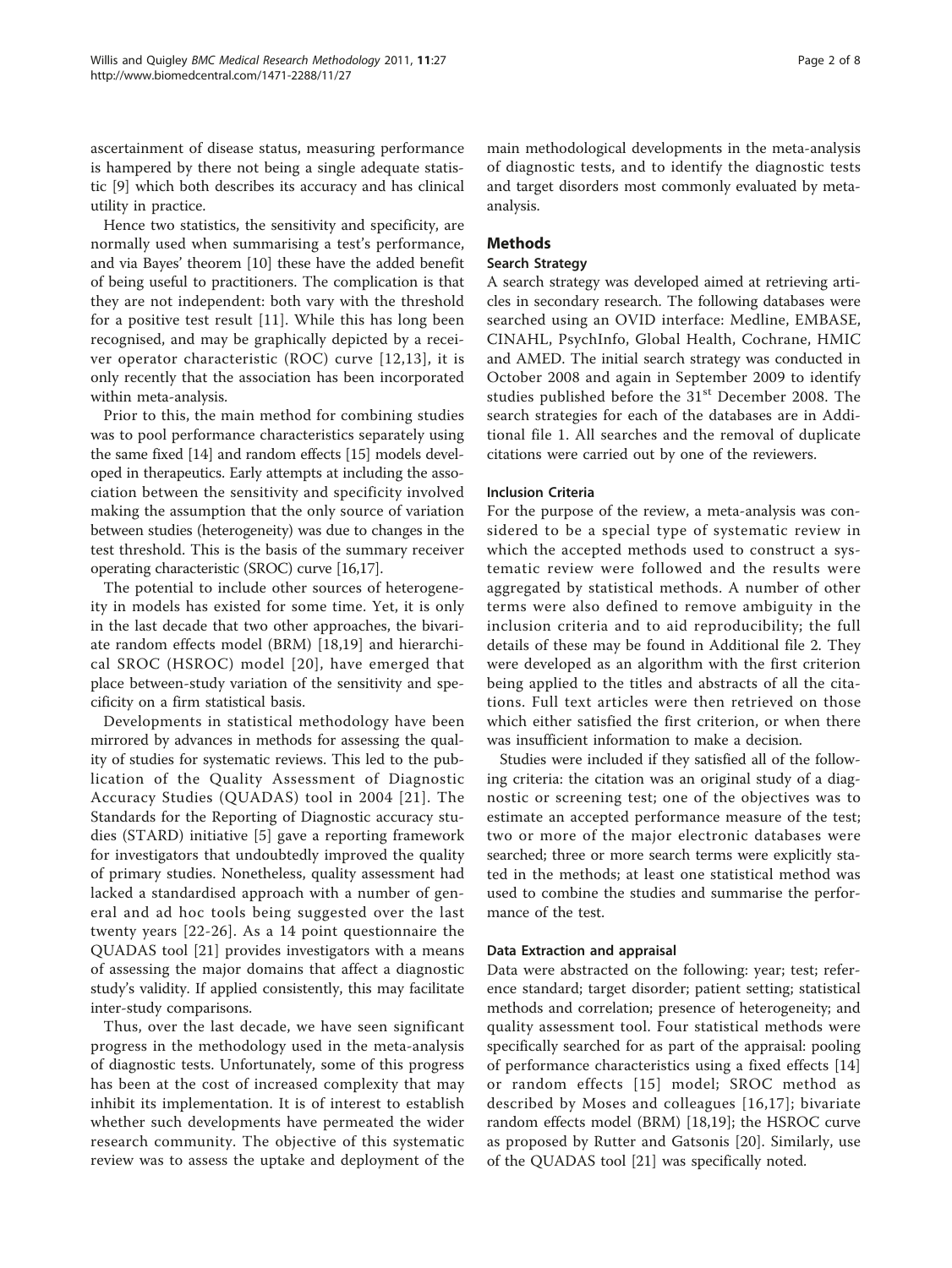<span id="page-2-0"></span>The selection, data extraction and the appraisal of studies were conducted by a single reviewer (BHW). A second reviewer (MQ) independently carried out the selection process on a 10% random sample drawn from the unduplicated set of citations and also independently extracted and appraised a 10% random sample of the included studies. The Kappa statistic was used to estimate the level of agreement [[27,28](#page-7-0)] interpretation was based on recognised criteria [\[28,29\]](#page-7-0).

# Statistical analysis

In addition to inspection, the frequency distributions of the different methods used were compared. The baseline measures for comparison were: the number of studies applying a particular statistical method per year; and the proportion of the number included studies published per year reporting the method of interest. The respective frequency distributions were compared using the non-parametric Kolmogorov-Smirnov statistic (D) [\[30](#page-7-0)] and the Wilcoxon signed rank test statistic (V) [\[31\]](#page-7-0). These are appropriate when little is known about the distributions being evaluated. As the BRM and the HSROC model have been shown, in most cases to be statistically equivalent [[32,33](#page-7-0)], their respective distributions were combined when comparing them with the other methods. A value of  $p < 0.05$  was considered significant. The broad categories of tests, target disorders and patient settings evaluated in the included studies were summarised using pie charts.

# Results

# Citation yield

The searches produced 6259 citations, which after removal of duplicate citations were reduced to 4336 studies. Screening of the titles and abstracts using the first criterion excluded a further 3288 studies (see Additional file [3](#page-6-0) for flowchart). Of the remaining studies, the selection criteria were applied to the full text manuscripts; in nine studies the complete manuscripts were not retrieved. Full text review excluded a further 803 studies, leaving 236 studies to be included for appraisal (see Additional file [4](#page-6-0)). For the selection process the Kappa score was 0.86 indicating 'near perfect agreement' between the two reviewers [\[29](#page-7-0)].

# Uptake and implementation of methods

From figure 1 it is clear that the number of studies, which met the inclusion criteria has increased markedly over the last decade. It also shows the distribution of statistical methods used.

Part of the impetus behind developing more advanced methods [[18](#page-6-0)[-20\]](#page-7-0) was the recognition of widespread heterogeneity in diagnostic studies. Accordingly, this was reported in 70% of the included studies. Despite their limitations, overall the most popular methods remain the SROC curve, which was applied in 158 of the studies, and independent pooling of the sensitivity and the specificity, which was used in 151 studies. In 107 studies, both methods were used and there were no

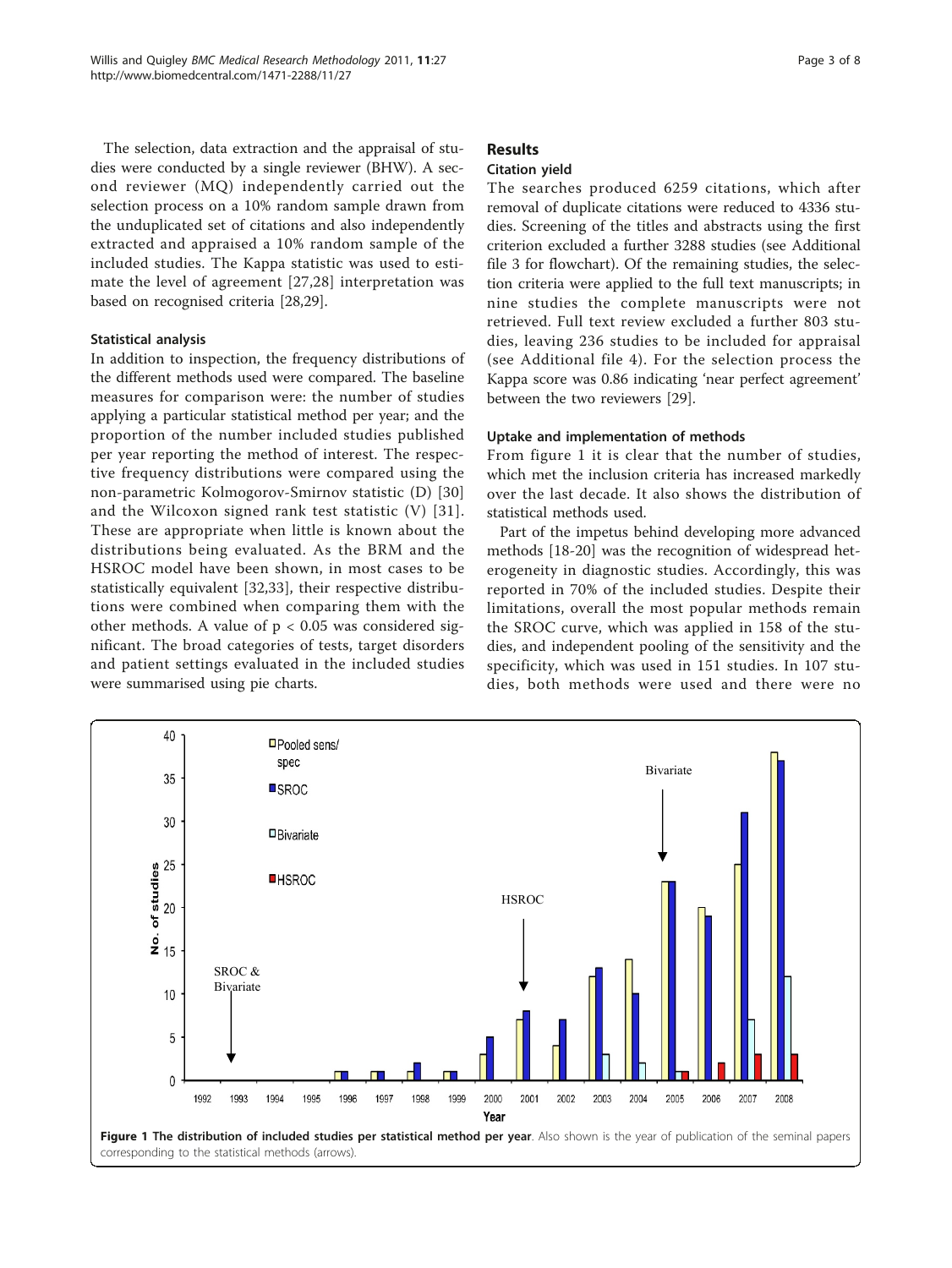<span id="page-3-0"></span>significant differences between these two distributions  $(V = 9, p = 0.11;$  and  $D = 0.36, p = 0.33$ .

A simple approach to modelling heterogeneity is that deployed in the SROC curve, where the transformed sensitivity and specificity are assumed to follow a linear relationship [[16,17\]](#page-6-0): an assumption, which may be tested by calculating the correlation coefficient [\[34,35](#page-7-0)]. Despite this, the correlation coefficient was reported in only 24 (15%) of the studies, which used an SROC curve model.

In contrast to the two previous methods, the uptake of the BRM and HSROC model since their introduction has been limited: twenty-five studies used a BRM and only nine used an HSROC model. Unsurprisingly, their combined distribution was significantly different from that of independent pooling ( $V = 21$ ,  $p = 0.03$ ; and  $D =$ 1,  $p = 0.002$ ) and the SROC curve (V = 21,  $p = 0.03$ ; and  $D = 1$ ,  $p = 0.002$ ). The year of publication of the seminal papers relating to each of these methods is also shown. It is of interest that the BRM was probably first proposed in 1993 [\[18\]](#page-6-0), the same year the SROC was proposed [[16,17](#page-6-0)]. This study was referenced by five of the meta-analyses. However, in the field of diagnostics, the most quoted reference for the BRM is that of Reitsma and colleagues in 2005 [\[19](#page-6-0)], which was cited in 18 studies.

An interesting question is whether using the new methods (BRM/HSROC) significantly alters the summary statistics from those derived using the more traditional methods (independent pooling/SROC). A number of studies reported using more than one statistical method to summarise the data. Yet, only one study explicitly compared the summary performance statistics

derived from independent pooling with those from an HSROC curve model [\[36\]](#page-7-0). In this study, the summary statistics were not significantly different [\[36](#page-7-0)].

Having been recently introduced, and presenting fewer technical barriers to its implementation, the uptake of the QUADAS tool by researchers provides a useful comparison with that of the new statistical methods (figure 2). Although 69 studies cited its use, only 51 used it in either its entirety or a substantial part of it in assessing quality. Overall, statistical comparisons showed no significant differences between the distributions in figure 2,  $(V = 15,$  $p = 0.44$ ; and  $D = 0.5$ ,  $p = 0.44$ ). However, the recent trend (last 3 years) is that the use of QUADAS exceeded the combined use of the BRM and the HSROC model by over 10% each year.

An error that is sometimes made when implementing quality assessment tools is to sum the scores of the individual categories. Total scores are based on the implicit assumption that the different domains on quality are comparable on a linear scale, which has no validity. Yet, nearly half (49%) of the studies using the QUADAS tool reported an overall quality scores.

The evidence tables for the individual studies may be found in Additional file [5.](#page-6-0)

# 2. Characteristics of the included studies

The included studies frequently evaluated more than one test, on more than one target disorder, and in more than one setting. There were a total of 685 separate test evaluations, which were analysed in terms of category of test (figure [3](#page-4-0)), category of target disorder (figure [4\)](#page-4-0) and patient setting (figure [5](#page-4-0)). Classification was based on a

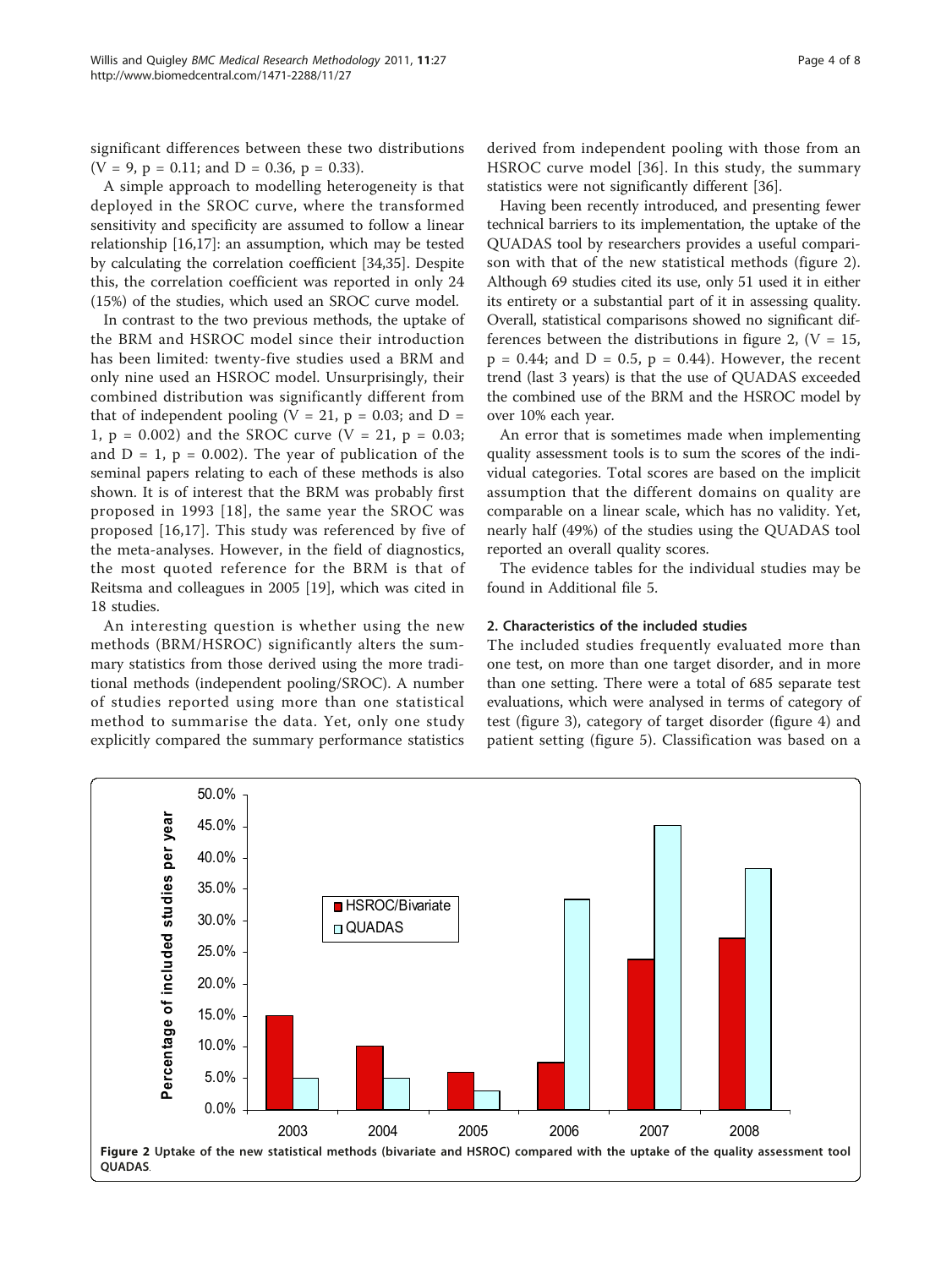<span id="page-4-0"></span>

combination of evidence from the individual studies, guidance from ICD-10 [[37\]](#page-7-0) and clinical experience. Note that in the following paragraphs, numbers given represent the number of separate evaluations, not the number of studies.

Radiological imaging tests were the most common type of test appraised, with ultrasound (69), magnetic resonance (64) and computer tomography (53) being the most frequent technologies evaluated (figure 3). Although 26% of tests analysed were categorised as clinical, this total is somewhat skewed by six studies, which accounted for nearly half of the clinical tests (figure 3).

Broadly, cancer (147) and infection (145) were the most frequent categories of target disorder appearing in the included studies (figure 4) with tuberculosis (50), stable coronary artery disease (36) and gallstones and cholecystitis (33) being the most common conditions.





Although the investigation of cancer varied, a common theme was the evaluation of imaging technologies to stage the disease after the primary lesion had already been identified. Ischaemic heart disease (87) also appeared repeatedly as a target disorder of interest, either as an acute manifestation (acute coronary syndrome, or myocardial infarction) or as a chronic one (coronary artery disease, exertional angina).

The typical populations in which the tests would be applied in practice are shown in figure 5. The most striking feature from the tests evaluated is the proportion that would be used in a secondary (or greater) care setting. Although there is an even distribution across the sub-specialties, 87% of the diagnostic tests in the studies are hospital based (figure 5).

A description of the characteristics for the individual studies may be found in Additional file [6.](#page-6-0)

# **Discussion**

### Summary of evidence

Over the past decade the number of meta-analyses published in diagnostic research has clearly increased. Although our stricter criteria excluded some of the earlier publications, the recent surge in reporting is both a reflection of increased interest in the field and greater attention to quality by investigators.

Notwithstanding the obvious interest and likely improvement in standards, meta-analysis in diagnostic research still poses a number of difficulties to researchers. The studies appraised in this review seemed to demonstrate a lack of consensus on how best to aggregate results: in nearly two thirds of studies two or more statistical methods were used and in some instances up to four methods were employed.

The SROC curve [[16,17\]](#page-6-0) and pooling of the sensitivity and specificity [[14,15](#page-6-0)] remain the most popular methods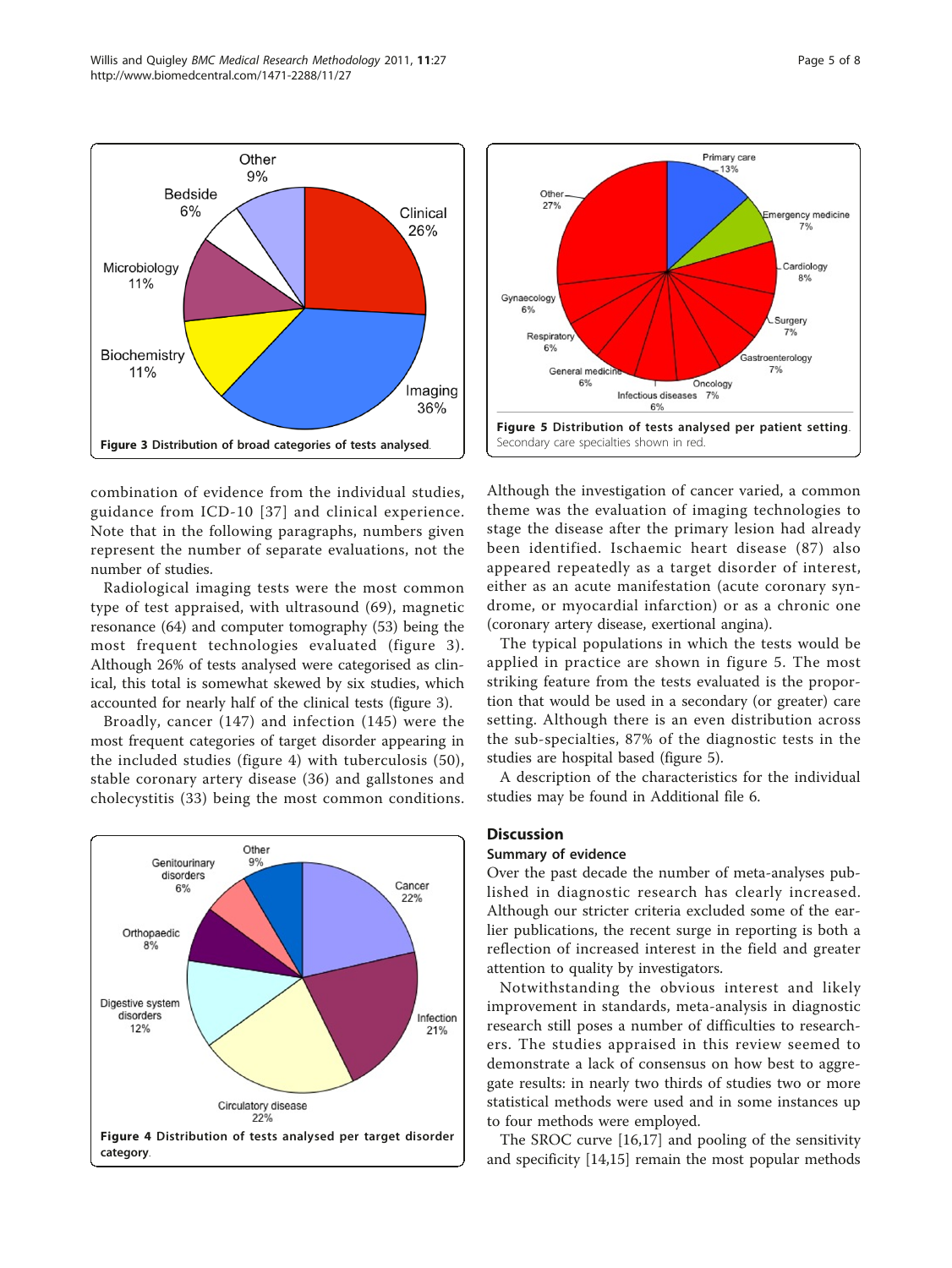for summarising diagnostic studies, despite both having technical shortcomings. To overcome these deficiencies the bivariate random effects [[18](#page-6-0),[19](#page-6-0)] and the HSROC model [\[20](#page-7-0)] were independently proposed; but their use by research groups in the studies appraised was limited.

As part of the normal process a delay between proposal and deployment by the wider research community should be expected. If the uptake of the SROC curve is representative, then figure [1](#page-2-0) shows that it could be at least 10 years before researchers substantially apply the new models. However, this does not explain the discrepancy between the use of the new statistical methods and the QUADAS tool [[21](#page-7-0)], which in the last three years was more widely applied by investigators (figure [2\)](#page-3-0).

Whereas pooling the sensitivity and the specificity or constructing an SROC curve may be easily achieved using, for example, a spreadsheet, the same cannot be said of either of the newer models. Both of these use maximum likelihood estimation of the population parameters and in the case of the HSROC model, Monte Carlo simulation may be required, particularly when a Bayesian approach is taken [[20,38\]](#page-7-0). Thus, specialist statistical software is needed and with it a technical knowledge [[9](#page-6-0)] which may not be available to a number of research groups.

To widen access, software packages have recently become available which incorporate the BRM and HSROC models. These include: METANDI written in STATA [\[39\]](#page-7-0); METADAS written in SAS [\[39](#page-7-0)]; and Diag-Meta [[40](#page-7-0)] and INLA [\[41](#page-7-0)] both written in R. The latter two, being written in R, have the advantage of being freely available on the Internet. However, even with increasing availability of dedicated software, for those without a technical knowledge they remain 'black boxes'. This may, in part, explain a lack of uptake of the new methods.

Perhaps an equally important issue is the relevance of the results produced by meta-analysis. The SROC curve model gives a performance curve with no indication of the corresponding threshold for individual points on the curve. The two newer models are able to produce summary estimates of the sensitivity and specificity. These take into account all possible variances within and between the studies analysed, yet do not say how a test may perform in any particular setting [\[9](#page-6-0)]. Recently there has been an argument in favour of moving towards prediction regions, which define the region where the true performance of future studies conducted may lie [[9,](#page-6-0)[32](#page-7-0)]. However, this just provides a further iteration to the research process without necessarily addressing the issue of transferability of results into practice.

There has undoubtedly been a shift in the thinking on meta-analysis towards a multivariate approach, as it is considered more 'statistically rigorous' than other methods [\[9](#page-6-0)].

Statistical rigour in itself may not be a sufficient argument for advocating uptake of the new bivariate methods; particularly, if the summary estimates generated are not significantly different from those derived from simpler univariate methods. There were no significant differences in the one study identified in this review that compared the two approaches [\[36](#page-7-0)]. However, Harbord and colleagues have found that estimates of the sensitivity and specificity may differ by greater than 10% in some cases [[9\]](#page-6-0). Such differences do not necessarily translate into changes in clinical decisions: Simel and Bossuyt found only modest differences in estimates of the likelihood ratios and importantly, posterior probabilities, when univariate and bivariate methods were compared [[42\]](#page-7-0).

It seems this new paradigm is going through an articulation process where its boundaries and uses are still being defined [[9](#page-6-0),[43,44\]](#page-7-0). One potential use for the new methods is in comparative analyses between two different tests [\[3](#page-6-0)], in order to determine which test is more accurate overall without knowing their individual accuracies. But as they currently stand the transferability of summary estimates from the new methods is far from clear.

The distribution of tests analysed in the included studies is also telling, demonstrating incongruence between research and patient need. The diagnostic process has been notably analysed in the early work of Crombie, Hampton *et al*, and later Sandler [\[45](#page-7-0)-[47\]](#page-7-0). These showed that between 70-90% of the patients are correctly diagnosed clinically by the history and examination [[45-47](#page-7-0)]. Yet, in the secondary research analysed here, clinical tests represented only 26% of the diagnostic tests analysed. This imbalance is unlikely to change as priority is given to the evaluation of emerging new technologies [[48,49\]](#page-7-0).

There is similar incongruence between the settings where most patients are seen in practice and the settings where the tests were analysed. The vast majority of patients in practice are either seen in a primary care or an emergency care setting [[50,51\]](#page-7-0), but it seems that secondary research, at least, is being directed towards evaluating diagnostic tests which are mainly used in specialist settings.

Designing a study to evaluate a clinical test particularly in a primary care setting is hampered by the availability of an adequate reference standard [[52](#page-7-0)]. The reference standards which involve imaging, histology, or a specialist diagnosis are more likely to be available in a secondary care setting than a primary care setting.

Also applying a suitable reference standard to primary care patients may be constrained by ethical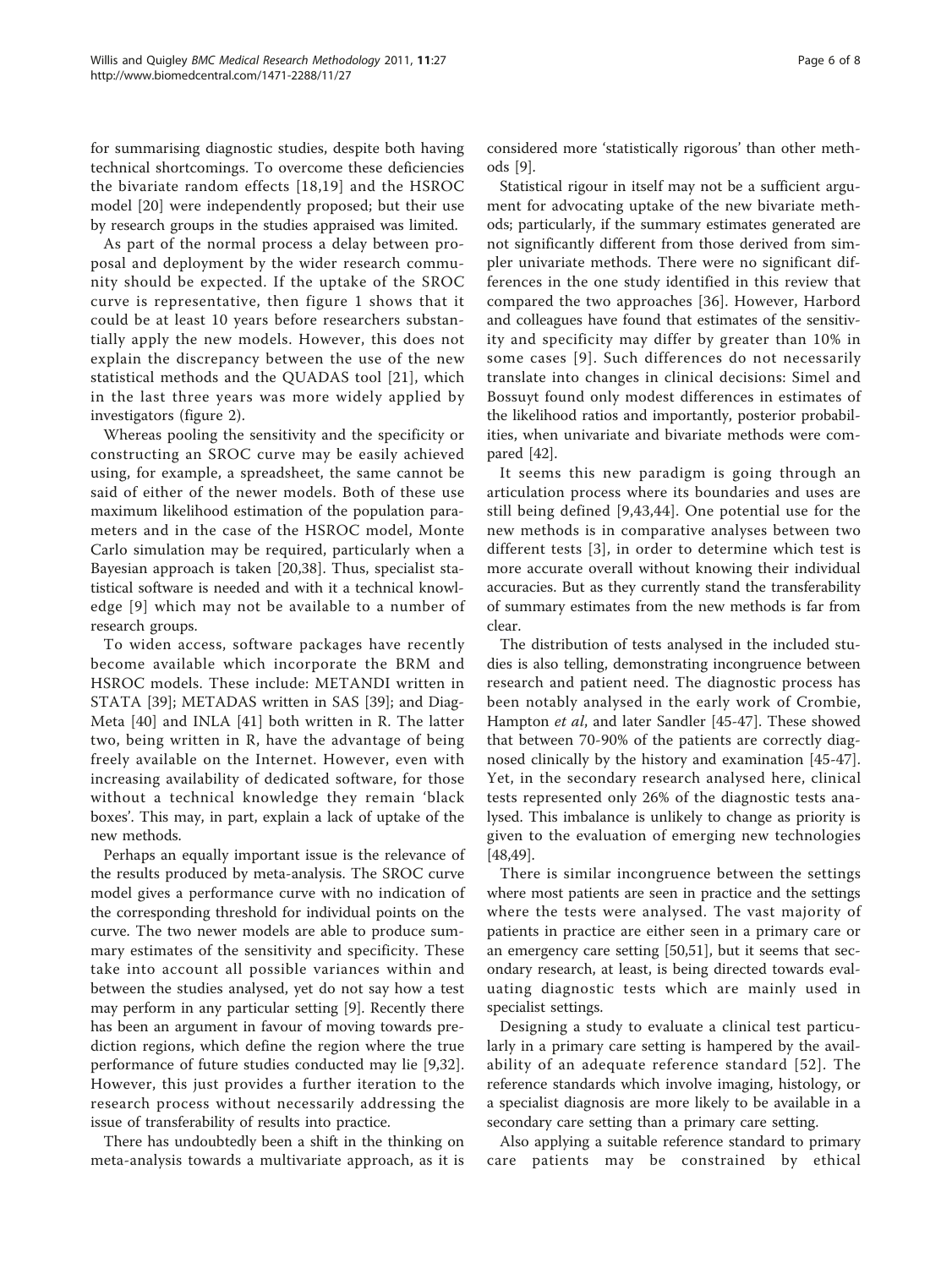<span id="page-6-0"></span>considerations; particularly, if the patient population is considered low risk, but the reference standard carries potential hazards. This is not the case when the test is being used to stage an already identified cancer. Here there is a significant risk of inappropriate treatment and decreased life expectancy by not performing such a test for the patient. This, in part, explains the number of studies evaluating imaging technologies to stage patients with cancer.

# Limitations of study

This study has some limitations. A single reviewer performed both the study selection and the data extraction. To measure the reproducibility, a second reviewer, blinded to the results, independently carried out each of these processes on two separate 10% random samples. Agreement between the reviewers was measured using the kappa statistic and this demonstrated 'good to excellent agreement' for both the study selection and data extraction. Nonetheless, this method is still more likely to yield errors over the preferred method of complete, independent replication of both steps by at least two reviewers.

What may be considered a meta-analysis of diagnostic test studies is not without ambiguity. The definition used here was one, which encompassed sound systematic review principles and used recognised methods to aggregate the results. Inevitably such a definition leads to tight inclusion criteria and this is reflected by the number of studies included, which are perhaps fewer than might be expected from earlier reviews of the field [\[53](#page-7-0)].

# Conclusions

In summary, there is still limited uptake of the new statistical methods used in meta-analysis of diagnostic test studies. Although this should change with increased availability of statistical software, it remains unclear to what extent these methods will actually benefit clinical practice.

More broadly, if the studies reviewed here are representative of diagnostic research in general, there appears to be a disconnect between the focus of investigators on specialist tests in specialist settings and the type of tests and settings actually encountered in the majority of clinical practice.

# Additional material

[Additional file 1: A](http://www.biomedcentral.com/content/supplementary/1471-2288-11-27-S1.DOC)ppendix 1. search algorithms.

[Additional file 2: A](http://www.biomedcentral.com/content/supplementary/1471-2288-11-27-S2.DOC)ppendix 2. Detailed description of inclusion criteria. [Additional file 3: A](http://www.biomedcentral.com/content/supplementary/1471-2288-11-27-S3.DOC)ppendix 3. Flowchart showing inclusion/exclusion decisions.

[Additional file 4: A](http://www.biomedcentral.com/content/supplementary/1471-2288-11-27-S4.DOC)ppendix 4. Set of included studies.

[Additional file 5: A](http://www.biomedcentral.com/content/supplementary/1471-2288-11-27-S5.DOC)ppendix 5. Evidence tables for individual studies. [Additional file 6: A](http://www.biomedcentral.com/content/supplementary/1471-2288-11-27-S6.DOC)ppendix 6. Description of included studies.

#### Acknowledgements

BHW is currently in receipt of a fellowship from the Medical Research Council.

#### Author details

<sup>1</sup> Biostatistics, University of Manchester, Jean McFarlane building, Oxford Road, Manchester, M13 9PL, UK. <sup>2</sup>Centre for Social Ethics and Policy, University of Manchester, Williamson building, Oxford Road, Manchester, M13 9PL, UK.

#### Authors' contributions

Both BHW and MQ selected, extracted and appraised the data. BHW wrote the first draft. MQ commented on all drafts. All authors read and approved the final manuscript.

#### Competing interests

The authors declare that they have no competing interests.

#### Received: 6 September 2010 Accepted: 14 March 2011 Published: 14 March 2011

#### References

- 1. Knottnerus JA, van Weel C, Muris JWM: General introduction: Evaluation of diagnostic procedures. In The Evidence Base of Clinical Diagnosis. Edited by: Knottnerus JA. London: BMJ Books; 2002:1-17.
- 2. Tatsioni A, Zarin DA, Aronson N, Samson DJ, Flamm CR, Schmid C, Lau J: [Challenges in Systematic Reviews of Diagnostic Technologies.](http://www.ncbi.nlm.nih.gov/pubmed/15968029?dopt=Abstract) Ann Intern Med 2005, 142:1048-1055.
- 3. Leeflang MMG, Deeks JJ, Gatsonis C, Bossuyt PMM: [Systematic Reviews of](http://www.ncbi.nlm.nih.gov/pubmed/19075208?dopt=Abstract) [Diagnostic Test Accuracy.](http://www.ncbi.nlm.nih.gov/pubmed/19075208?dopt=Abstract) Ann Intern Med 2008, 149:889-897.
- 4. Knottnerus JA, Muris JWM: Assessment of the accuracy of diagnostic tests: the cross-sectional study. In The Evidence Base of Clinical Diagnosis. Edited by: Knottnerus JA. London: BMJ Books; 2002:39-59.
- 5. Bossuyt PM, Reitsma JB, Bruns DE, Gatsonis CA, Glasziou PP, Irwig LM, Lijmer JG, Moher D, Rennie D, de Vet HC: [Standards for Reporting of](http://www.ncbi.nlm.nih.gov/pubmed/12511463?dopt=Abstract) [Diagnostic Accuracy. Towards complete and accurate reporting of](http://www.ncbi.nlm.nih.gov/pubmed/12511463?dopt=Abstract) [studies of diagnostic accuracy: the STARD initiative.](http://www.ncbi.nlm.nih.gov/pubmed/12511463?dopt=Abstract) BMJ 2003, 326:41-4.
- Ransonhoff DF, Feinstein AR: [Problems of spectrum and bias in](http://www.ncbi.nlm.nih.gov/pubmed/692598?dopt=Abstract) [evaluating the efficacy of diagnostic tests.](http://www.ncbi.nlm.nih.gov/pubmed/692598?dopt=Abstract) NEJM 1978, 299:926-30.
- 7. Willis BH: Spectrum bias–[why clinicians need to be cautious when](http://www.ncbi.nlm.nih.gov/pubmed/18765409?dopt=Abstract) [applying diagnostic test studies.](http://www.ncbi.nlm.nih.gov/pubmed/18765409?dopt=Abstract) Fam Pract 2008, 25:390-396.
- 8. Deeks JJ: Systematic reviews of evaluations of diagnostic and screening tests. In Systematic reviews in healthcare. 2 edition. Edited by: Egger M, Smith GD, Altman DG. London: BMJ books; 2001:248-282.
- 9. Harbord RM, Whiting P, Sterne JA, Egger M, Deeks JJ, Shang A, Bachmann LM: [An empirical comparison of methods for meta-analysis of](http://www.ncbi.nlm.nih.gov/pubmed/19208372?dopt=Abstract) [diagnostic accuracy showed hierarchical models are necessary.](http://www.ncbi.nlm.nih.gov/pubmed/19208372?dopt=Abstract) J Clin Epidemiol 2008, 61:1095-103.
- 10. Stirzaker D: Elementary Probability. Cambridge, UK: Cambridge University Press;, 2 2003, 54-55.
- 11. Zhou X, Obuchowski NA, McClish DK: Statistical methods in diagnostic medicine. New York: John Wiley and Sons; 2002, 24-27.
- 12. Tanner WP Jr, Swets JA: [A decision making theory of visual detection.](http://www.ncbi.nlm.nih.gov/pubmed/13215690?dopt=Abstract) Psychol Rev 1954, 61(6):401-409.
- 13. Swets JA: [ROC analysis applied to the evaluation of medical imaging](http://www.ncbi.nlm.nih.gov/pubmed/478799?dopt=Abstract) [techniques.](http://www.ncbi.nlm.nih.gov/pubmed/478799?dopt=Abstract) Invest Radiol 1979, 14:109-121.
- 14. Mantel N, Haenszel W: [Statistical aspects of the analysis of data from](http://www.ncbi.nlm.nih.gov/pubmed/13655060?dopt=Abstract) [retrospective studies of disease.](http://www.ncbi.nlm.nih.gov/pubmed/13655060?dopt=Abstract) J Natl Cancer Inst 1959, 22:719-48.
- 15. DerSimonian R, Laird N: [Meta-analysis in clinical trials.](http://www.ncbi.nlm.nih.gov/pubmed/3802833?dopt=Abstract) Control Clin trials 1986, 7:177-188.
- 16. Moses LE, Shapiro D, Littenberg B: Combining [independent studies of a](http://www.ncbi.nlm.nih.gov/pubmed/8210827?dopt=Abstract) [diagnostic test into a summary ROC curve: data-analytic approaches and](http://www.ncbi.nlm.nih.gov/pubmed/8210827?dopt=Abstract) [some additional considerations.](http://www.ncbi.nlm.nih.gov/pubmed/8210827?dopt=Abstract) Stat Med 1993, 12:1293-316.
- 17. Littenberg B, Moses LE: [Estimating diagnostic accuracy from multiple](http://www.ncbi.nlm.nih.gov/pubmed/8246704?dopt=Abstract) [conflicting reports: a new meta-analytic method.](http://www.ncbi.nlm.nih.gov/pubmed/8246704?dopt=Abstract) Med Decis Making 1993, 13:313-321.
- 18. Van Houwelingen HC, Zwinderman KH, Stijnen T: [A bivariate approach to](http://www.ncbi.nlm.nih.gov/pubmed/7907813?dopt=Abstract) [meta-analysis.](http://www.ncbi.nlm.nih.gov/pubmed/7907813?dopt=Abstract) Stat Med 1993, 12:2273-2284.
- 19. Reitsma JB, Glas AS, Rutjes AW, Scholten RJ, Bossuyt PM, Zwinderman AH: [Bivariate analysis of sensitivity and specificity produces informative](http://www.ncbi.nlm.nih.gov/pubmed/16168343?dopt=Abstract) [summary measures in diagnostic reviews.](http://www.ncbi.nlm.nih.gov/pubmed/16168343?dopt=Abstract) J Clin Epidemiol 2005, 58:982-90.